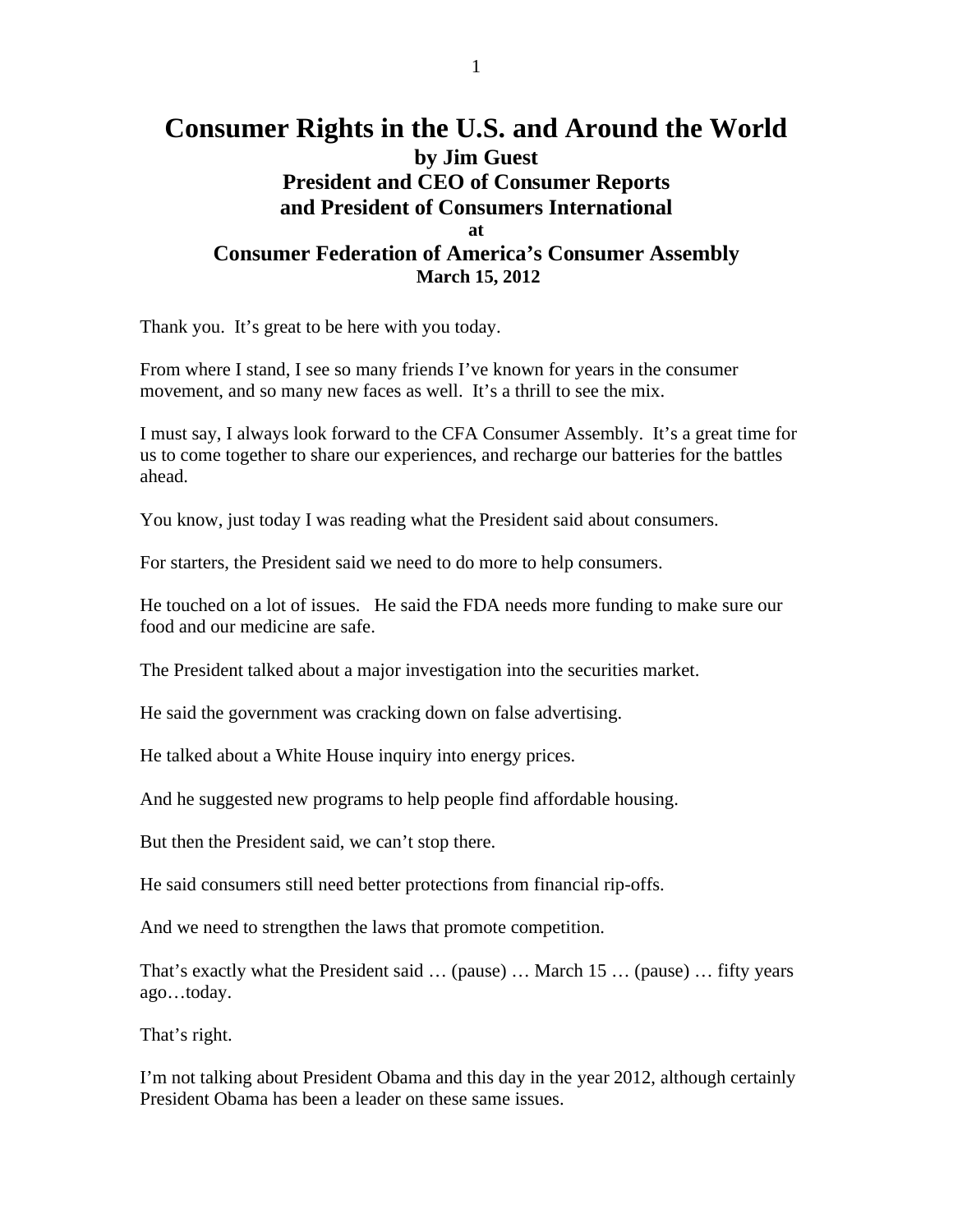I'm talking about what President John F. Kennedy said on this day in 1962.

It was March 15th, 1962, this very day, here in Washington.

President Kennedy delivered an extraordinary special message to Congress with a Declaration of Consumer Rights for protecting the consumer interest.

It was a watershed moment in the consumer movement.

Kennedy said, "Consumers, by definition, include us all. They are the largest economic group in the economy, affecting and affected by almost every public and private economic decision. But they are the only important group in the economy who are not effectively organized, whose views are often not heard."

This was a first spark that lit a fire under concerned citizens to stand up and get organized.

That's why I'm here … and you're here … and all of us are gathered here, organized and fighting the good fight, in part because of the legacy of those powerful words.

And it happened right here … in this city, on this day, exactly 50 years ago.

No world leader had ever done before what President Kennedy did that day.

He called for a set of four basic rights for every consumer:

- The right to safety,
- The right to be informed,
- The right to choose,
- And the right to be heard.

Four fundamental consumer rights.

Basically, President Kennedy said, you should have the right to buy safe products, and the right to get the facts you need to make informed choices. He said, you ought to have a fair number of choices at a fair price, and the government needs to listen and respond to what consumers have to say.

President Kennedy told Congress: "If consumers are offered inferior products, if prices are exorbitant, if drugs are unsafe or worthless, if the consumer is unable to choose on an informed basis, then his dollar [and, I would add, her dollar] is wasted, his [and her] health and safety may be threatened, and the national interest suffers."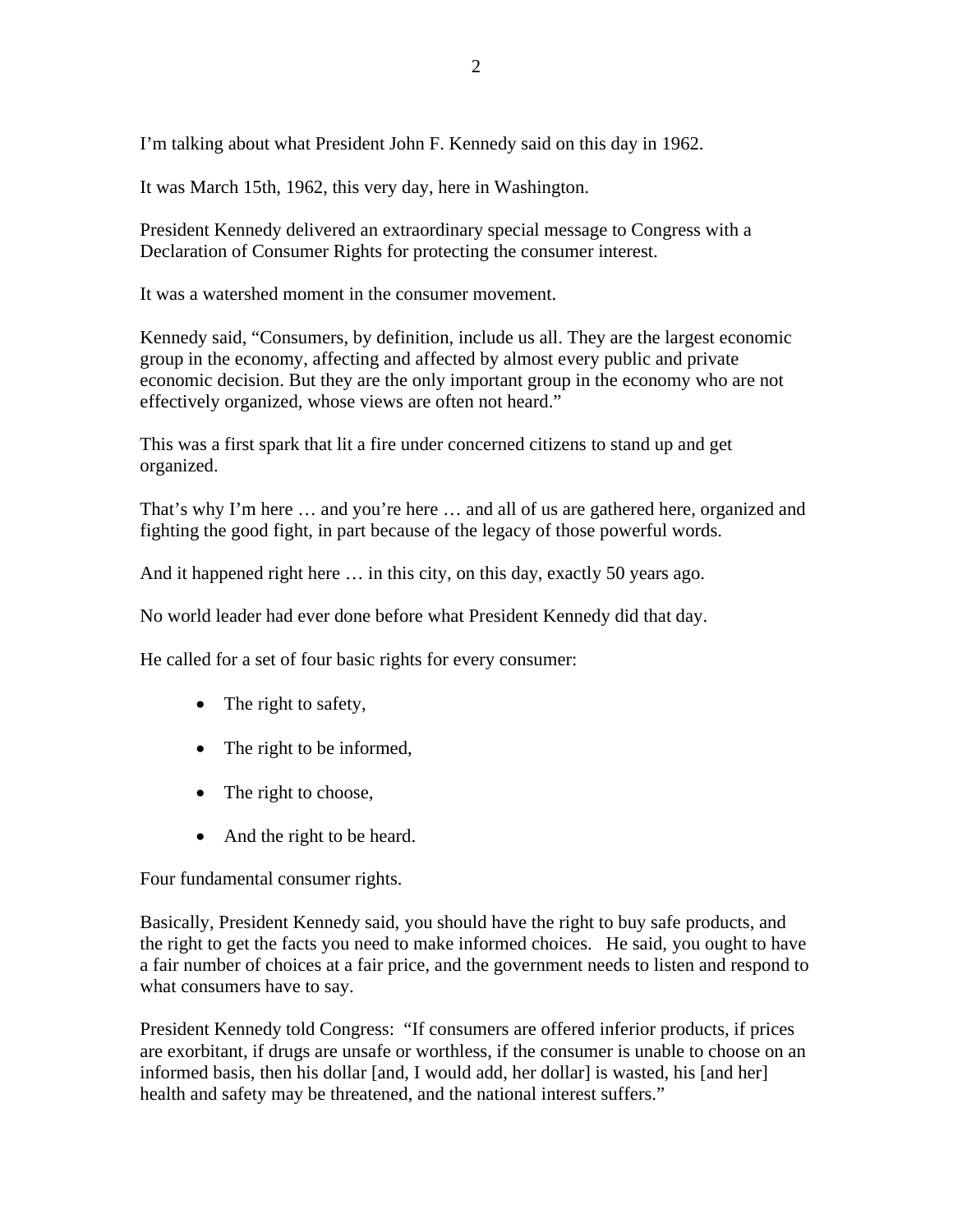Now in some ways, the issues that President Kennedy talked about fifty years ago are just as relevant today in the year 2012.

Each one of us in this room knows how essential those four basic principles remain today:

Think about it:

The right to safety – Today we all know that unsafe toys, E.-coli-laced foods, and unsafe drugs can be a matter of life or death.

The right to be informed – Consumers need but are lacking, for example, good, clear, honest information about mortgages that can determine whether they keep their home, or lose it.

The right to choose – When you shop for cell-phone service, you need real, competitive choices. That's why Consumers Union and others pushed so hard to defeat AT&T's bid to merge with T-Mobile.

And the right to be heard – All consumer voices deserve the right to be heard. But that right took a powerful blow thanks to the infamous Supreme Court decision in Citizens United. It's a decision that allows special interest money to drown out the voice of those of us who can't afford the price of admission. We must fight to keep this right alive.

Yes, sometimes it seems, the more things change, the more they stay the same. But also consider how far we've come in the last fifty years.

We've made an extraordinary amount of progress in consumer safety. Just think about what the nation was like back in 1962.

There was no Consumer Product Safety Commission in 1962. That was still ten years away.

There was no NHTSA devoted to highway safety.

Seat belts weren't even required in cars—let alone having performance standards. Indeed, back then at Consumer Reports, we were testing seat belts, and most of them flunked our tests.

Fifty years ago, we didn't have Medicare or Medicaid. And we were a long way off from having the Affordable Care Act—the single most important piece of health-care legislation since Medicare and Medicaid.

Back then, the Truth-in-Lending Act was just an idea, not a law. There certainly wasn't anything like the Consumer Financial Protection Bureau.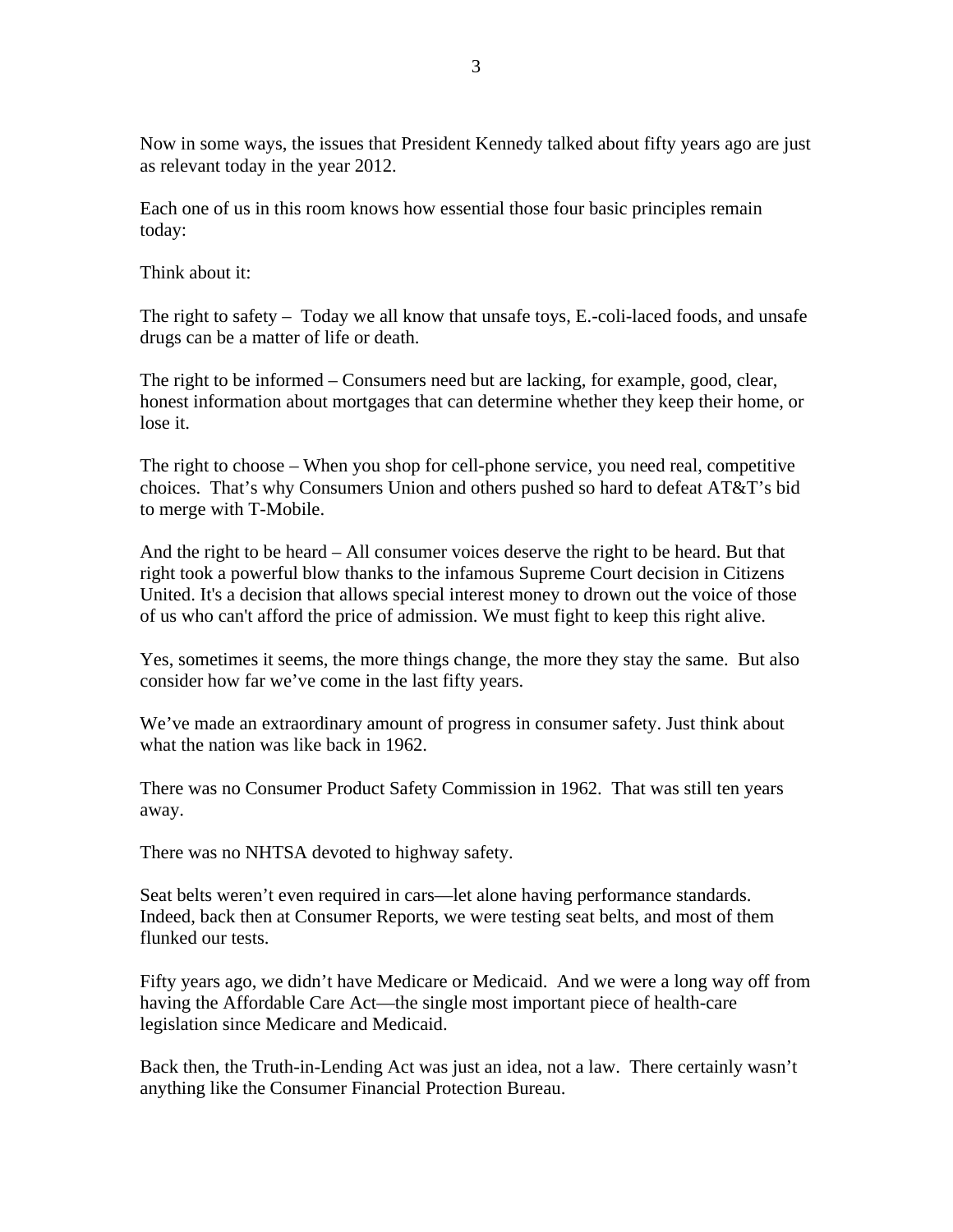Cigarette packages weren't required to have warning labels. In fact, there were practically no real federal standards for any product labels back then.

Basically, we didn't have most of the standards and protections that some take for granted today.

So when the President of the United States 50 years ago called for this kind of recognition of the consumer interest … that was a game-changing occasion.

President Kennedy laid out a vision that still resonates today, not only here in the United States, but in countries around the globe.

These words made America a beacon to the consumers of the world. Fifty years later, I suggest we need to do even more to uphold that beacon.

Let us be the nation that sets the bar higher than anyone else when it comes to respecting and responding to the interests of consumers.

You should know that Kennedy's call for consumer rights inspired the mission of the global organization known as Consumers International.

In fact, Consumers International for many years now has celebrated this day – March  $15<sup>th</sup>$ – as World Consumer Rights Day. That's because Kennedy's call to action set such a powerful precedent for consumers all over the world.

In 1962. Consumers International was just two years old—a fledging attempt for a world consumer movement started on a wing and a prayer back in 1960 by just five nonprofit organizations—Consumer Reports and our counterparts in Western Europe and Australia.

I'm proud to say that Consumer Reports was a founding member of Consumers International. Last year, I was elected President of the organization.

Today Consumers International has grown from the founding five to a hugely diverse federation of more than 220 consumer groups in 115 countries.

We're in Asia and Latin America … Western Europe and the Middle East … Eastern Europe and Africa … and we continue to grow.

Keep in mind, the members of Consumers International are not just big, established consumer groups like those who founded the organization.

Today, many are small, grassroots groups started by just a handful of people trying to help others: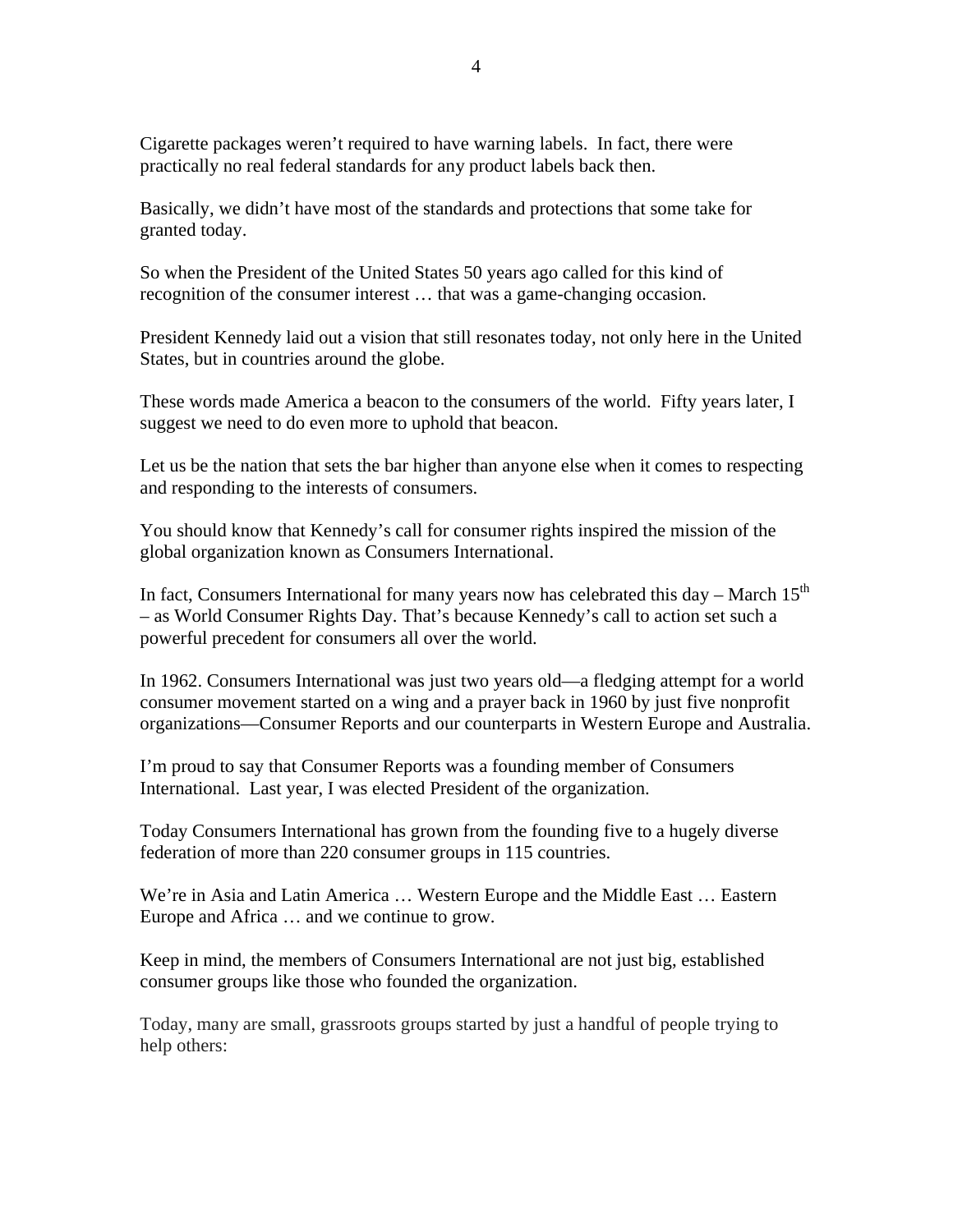-- In Kenya, it's local advocates providing financial counseling to the poor who live in the slum communities of Nairobi.

-- In Armenia, it's grassroots workers who are cleaning up the water supply.

-- In Nepal, it's a group of volunteers teaching families about safe food and lobbying the government on food safety.

That's Consumers International.

We're organized, we're fired up, and we're committed to fighting the good fight. We call out the industries that are abusing consumers, and we press our local, national and world leaders to do right by consumers.

But, World Consumer Rights Day is not just a time to look back. It's really a day to look ahead.

It's an opportunity to promote the basic rights of all consumers today, right now. And it's a day for protesting the market abuses that undermine consumer rights here and abroad.

Today, in fact, Consumers International is starting the next phase of a major campaign that's active here and abroad. It's a campaign built around a single theme. And it's a theme that I know strikes a chord with so many of you here in this room.

That theme is "Our Money, Our Rights: Campaigning for Real Choice in Financial Services."

We know consumers, too often, are getting a bad deal in financial services. It's not just happening here. It's happening everywhere.

Whether it's London or Lima, Nairobi or New Delhi, Detroit or Omaha, or some small hamlet in a remote part of the planet, we hear the same complaints about banks and other financial institutions.

From every corner of the world, people tell us all about their banks hitting them with hidden fees. They tell us about loans that are too complicated, with too many details lost in the fine print. They tell us how it's tough to shop around, because banks make it hard to switch. And in some places, we know that people don't have access at all to any kind of banking services.

Too many banks … too many financial service providers … lack incentive to offer you real choices or decent service. Too many consumers are trapped in lousy deals.

That's true for everything from checking accounts to global money transfers.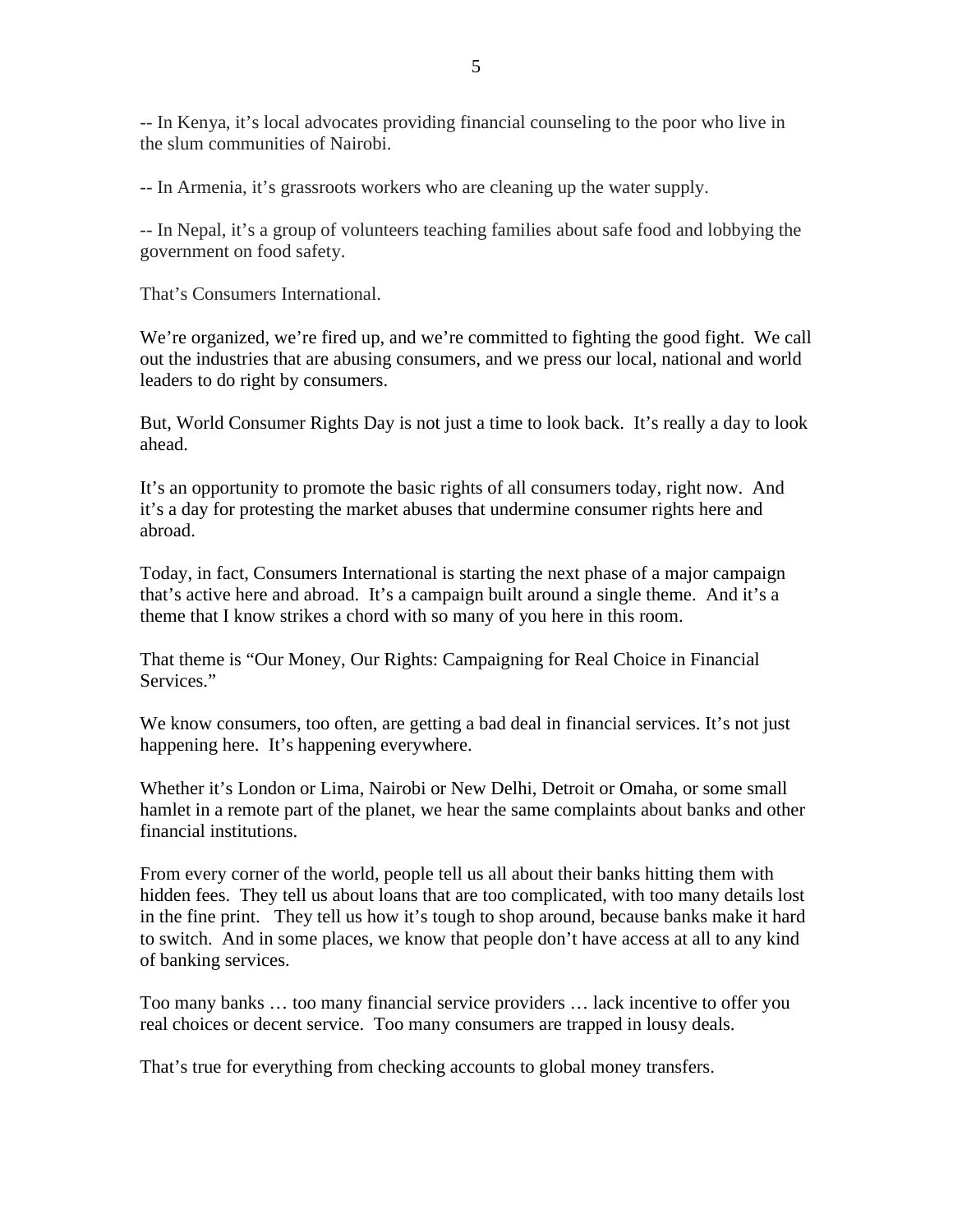As a matter of fact, today Consumers Reports is releasing a brand-new report on money transfers. We found that people who send money to their families overseas have a lot of choices. But every service has its own set of fees and rates and variables, and it's really tough to shop and compare. So we evaluated the different money-transfer services out there, and we've come up with a guide to help shop for the best deal.

This kind of financial information is so crucial today. People are tired of being duped … and deceived … and defrauded.

And that's why Consumers International is mobilizing to draw attention to problems with financial services throughout the world. That's why Consumer Reports and so many of you are doing the same in the U.S.

You know, all of us—Consumers International, Consumer Reports, you and your organizations—all of us put those four, basic consumer rights front and center. They help set a foundation for our missions.

Further, as many of you know, Consumers International, along with others, has actually taken those four, original consumer rights, and expanded on them.

There are now eight rights—commonly referred to as the Consumer Bill of Rights.

The four additional rights are:

- The right to consumer education,
- The right to redress,
- The right to a healthy environment,
- And the right to the satisfaction of basic needs, like adequate food, shelter, and health care.

And you know, there's another consumer issue out there that's been heating up, that a lot of you are working on it, that deserves everyone's attention. That issue … is privacy.

Your private information is being shared … and sold … and exploited in ways that few could have dreamed of fifty years ago.

Who could have predicted that we'd have a tool like the Internet that provides so much opportunity … but at the same time, exposes each and every one of us to having our most personal information put at risk?

Our privacy is under siege like never before. The time for action is now.

Fundamentally, when I talk about consumer privacy, I'm talking about trust.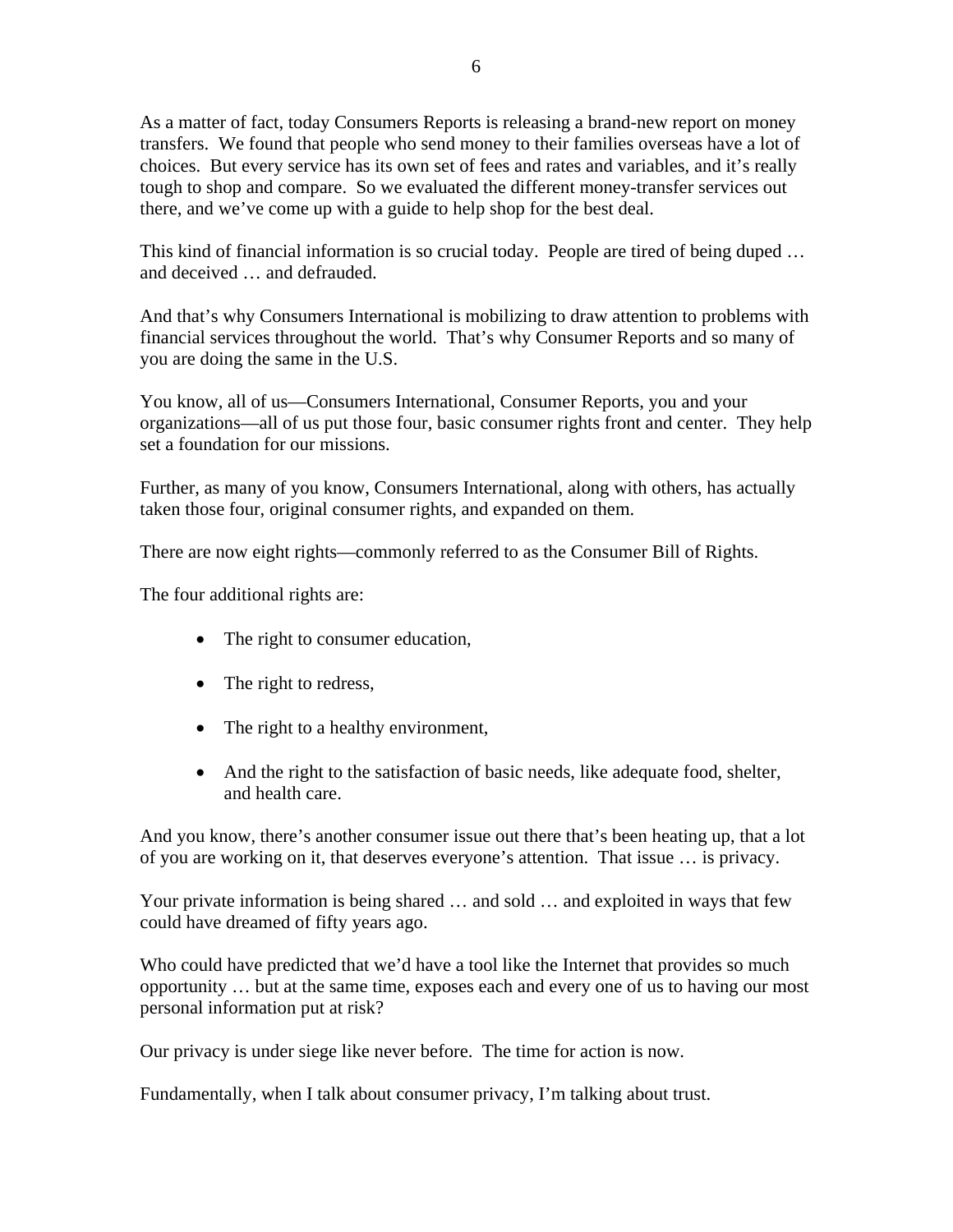When you hand over your private information to an online company, you're trusting that your information will be treated fairly and responsibly.

Last month, the White House announced a privacy plan to bring industry and consumer groups together … to figure out some rules of the road.

There's the World Wide Web Consortium—an international convening that's developing standards to limit online tracking.

All of this is important. But we'd still like a law that guarantees you will have more control over how your information is tracked and manipulated. All of us need to come together to find real solutions on privacy that work.

And as we look at the issues that face us in the future, I believe it's also an opportunity to look back at the consumer heroes, the pioneers who laid the foundation for the work we've done and the work we must do.

For example, wouldn't it be great to have the advice and the leadership of people like Colston Warne and Esther Peterson to help guide us on our path forward here today?

Many of you probably don't recognize the name Colson Warne . . . but I think it's important to remind ourselves of this truly visionary leader whom some have described as one of the founding fathers of the U.S. and international consumer movements.

He was one of the founders of Consumer Reports. He served as the first president of our board for an amazing 44 years.

Colston helped start Consumers International. He was its president for the first ten years. He was a passionate supporter of the development of consumer organizations in other countries. He planted the seeds for consumer activism here and abroad, often while under attack by special interests.

And, of course, when we talk about consumer heroes, we have to pay special tribute to Esther Peterson.

Esther was an advocate extraordinaire for consumer justice, inside and outside of government. Few Americans have made so many contributions for so long on behalf of so many people.

President Kennedy appointed Esther to the Labor Department and named her the director of the Women's Bureau.

Now I can't say for certain what role Esther may have played in President's message for consumer rights. But knowing Esther, I like to think her fingerprints were all over that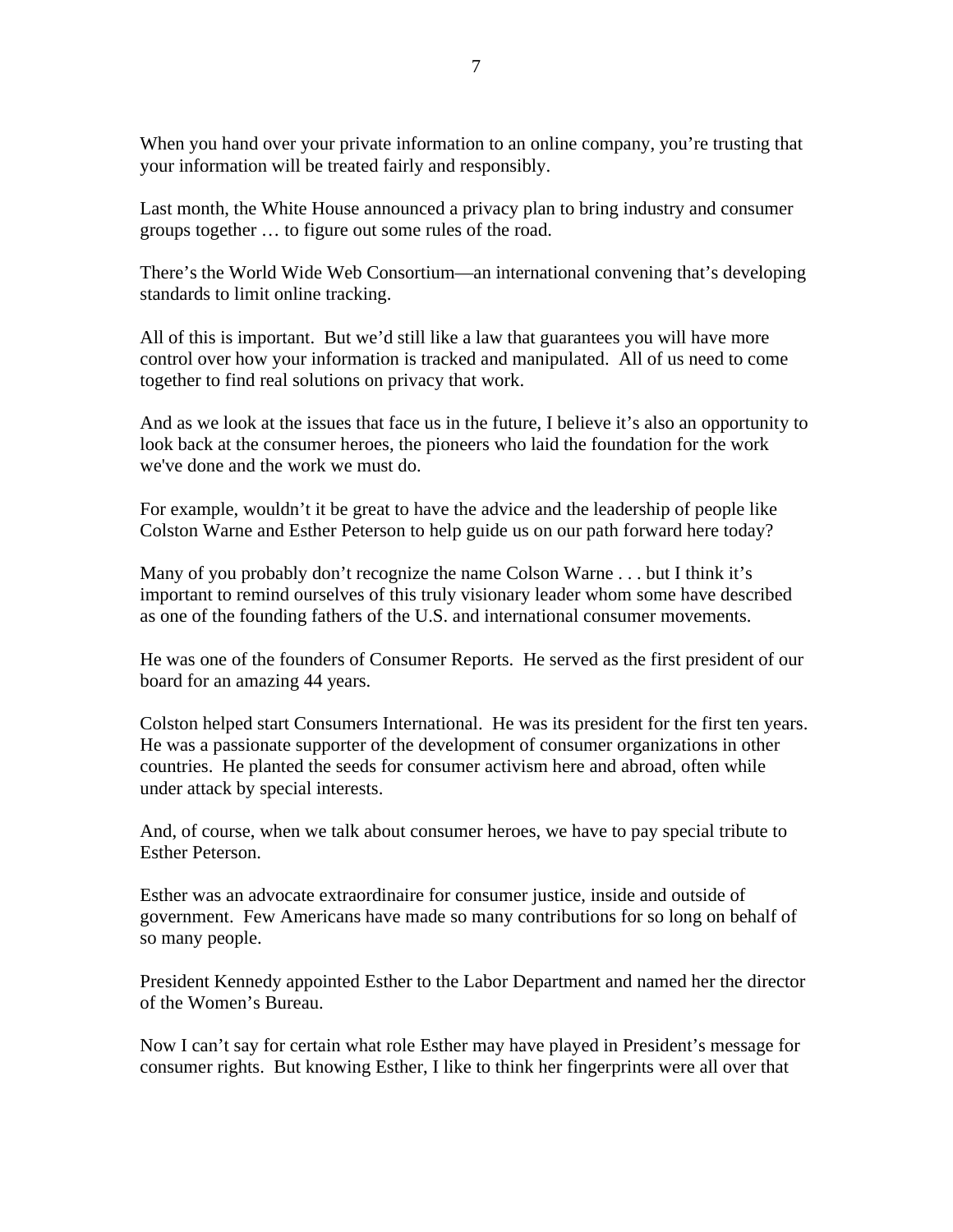document. I'd like to think she was in the room. I can't prove it, but I wouldn't be surprised!

Then when Lyndon Johnson became President, he brought Esther to the White House as his special advisor on consumer affairs. She served a similar role for President Carter, and she served President Clinton as a member of the U.S. delegation to the United Nations.

For her lifetime of service, Esther was awarded the nation's highest civilian honor, the Presidential Medal of Freedom.

Colston Warne and Esther Peterson gave public servants a good name. They gave consumer lobbyists a good name. The work they did, and the example they set, survive to this day.

So, in closing, I want to challenge all of you—all of us—to carry the torch forward that has been handed to us from Colston Warne and Esther Peterson and others who came before.

We all know that being a consumer advocate isn't easy.

Most days, it feels like David versus Goliath.

The lobbyists for big business are powerful. They pour a lot of time and money into tilting the scales in their favor.

But there is one important asset that they don't have and we do.

That asset: People power.

I firmly believe that people power, in the end, will come out on top.

That's because our cause and our stories and our passion are real.

Everyone in this room fights for change, not because you're paid big bucks to do so, but because you care about our lives and the lives of our children, our neighbors, our country, our world —today and tomorrow, for this generation and the next.

When you return home from this Consumer Assembly on this historic day ... Remember: Your leadership and persistence and perseverance are vital at this watershed moment in time:

-- The Consumer Financial Protection Bureau is under attack.

-- The Affordable Care Act is under attack.